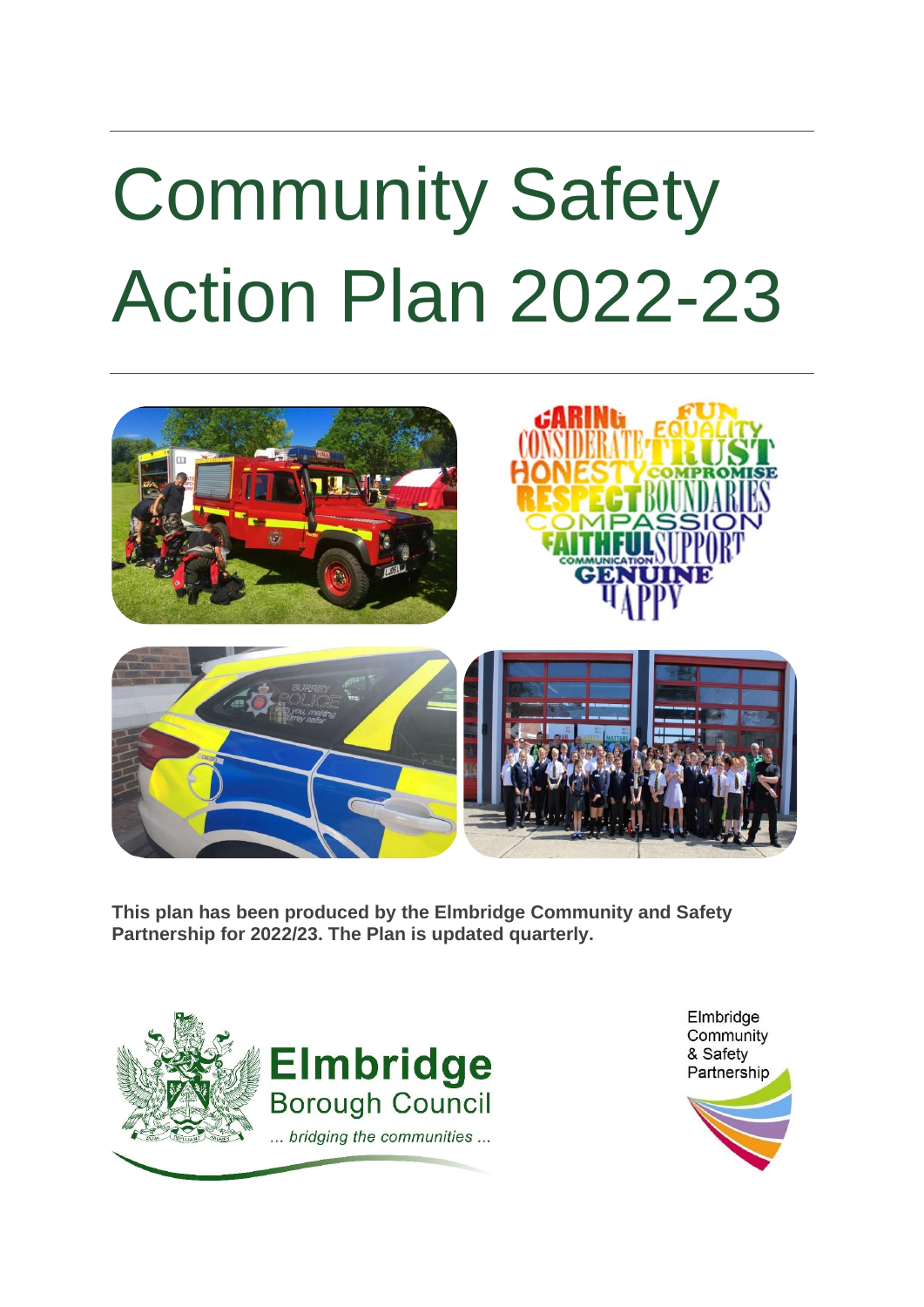# Contents

| Community Harm and Risk Management Meeting (CHARMM)  6                |  |
|-----------------------------------------------------------------------|--|
|                                                                       |  |
|                                                                       |  |
|                                                                       |  |
|                                                                       |  |
|                                                                       |  |
|                                                                       |  |
|                                                                       |  |
|                                                                       |  |
|                                                                       |  |
|                                                                       |  |
|                                                                       |  |
|                                                                       |  |
|                                                                       |  |
|                                                                       |  |
|                                                                       |  |
|                                                                       |  |
|                                                                       |  |
|                                                                       |  |
|                                                                       |  |
|                                                                       |  |
|                                                                       |  |
| How many community triggers have there been to date in Elmbridge?  20 |  |
|                                                                       |  |
|                                                                       |  |
|                                                                       |  |
|                                                                       |  |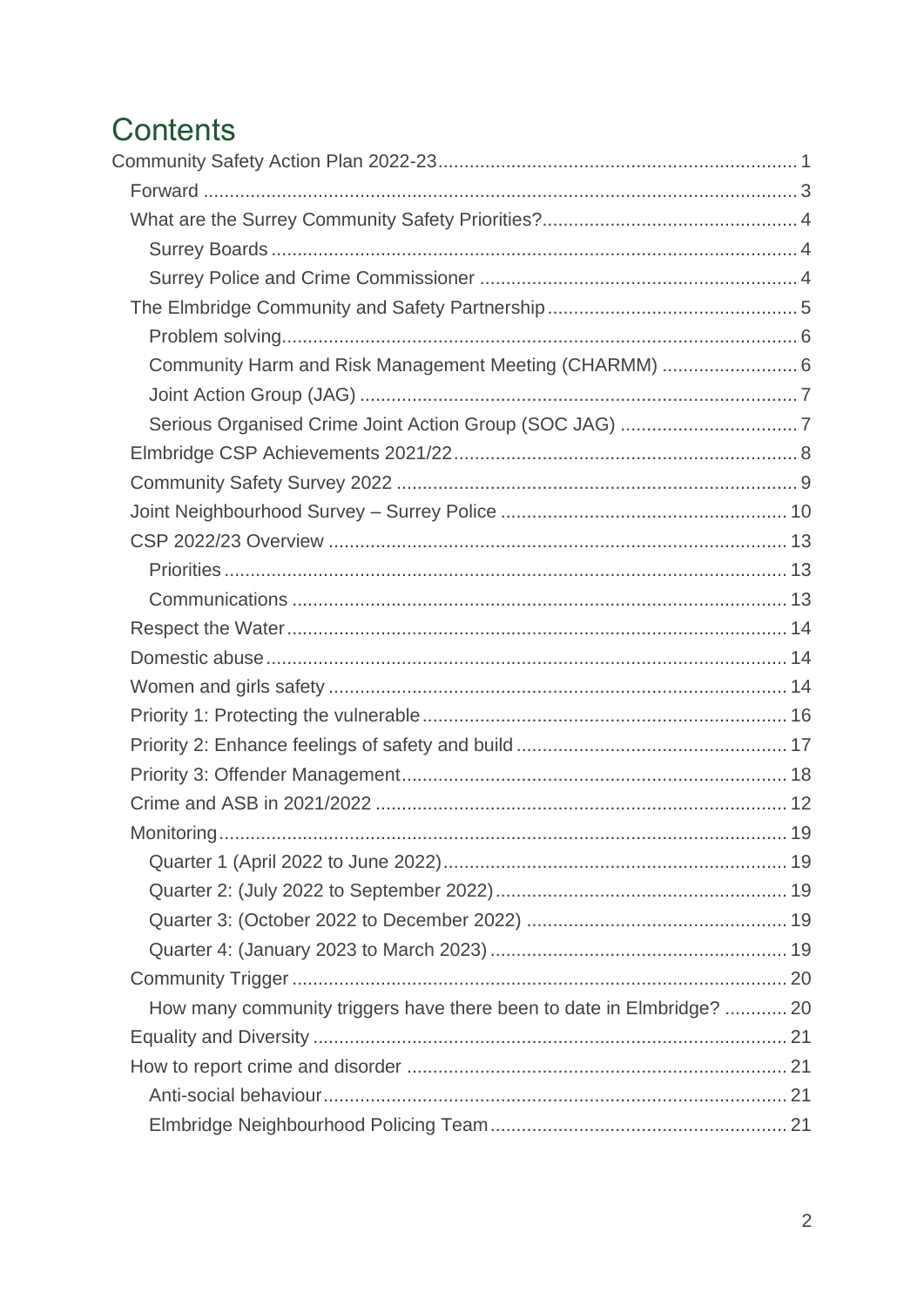### <span id="page-2-0"></span>Forward

The organisations that make up the Elmbridge Community and Safety Partnership want Elmbridge to be a place where people can go about their everyday lives, day or night, confident in the knowledge that this is a place where people treat each other fairly and with respect, and they are safe from harm or the effects of crime and disorder.

Addressing crime and anti-social behaviour with finite resources and delivering a comprehensive plan is a challenge which we do not underestimate, but one which we accept with enthusiasm and belief that reductions in crime and anti-social behaviour can be achieved. We know that crime is one of the key issues which directly impact upon the quality of life and satisfaction of place felt by our local community, which is why we are putting the needs of the victim at the heart of what we do. To achieve this, we are committed to working openly and closely across organisations to develop and implement solutions which will enable us to meet our Community Safety priorities.

Throughout the year, we will be committed to the following areas:

- Protecting the vulnerable and victims,
- Enhance feelings of safety and build confidence,
- Offender Management,
- Water safety,
- Public space CCTV
- Domestic abuse; and
- Women and girl's safety

This Community Safety Action Plan outlines the way the Elmbridge Community and Safety Partnership will work towards these priorities. We are confident that we can build on the established record of partnership working across the Community Safety Partnership to deliver on this agenda.



**The Elmbridge Community and Safety Partnership**

 $\mathbf{r}$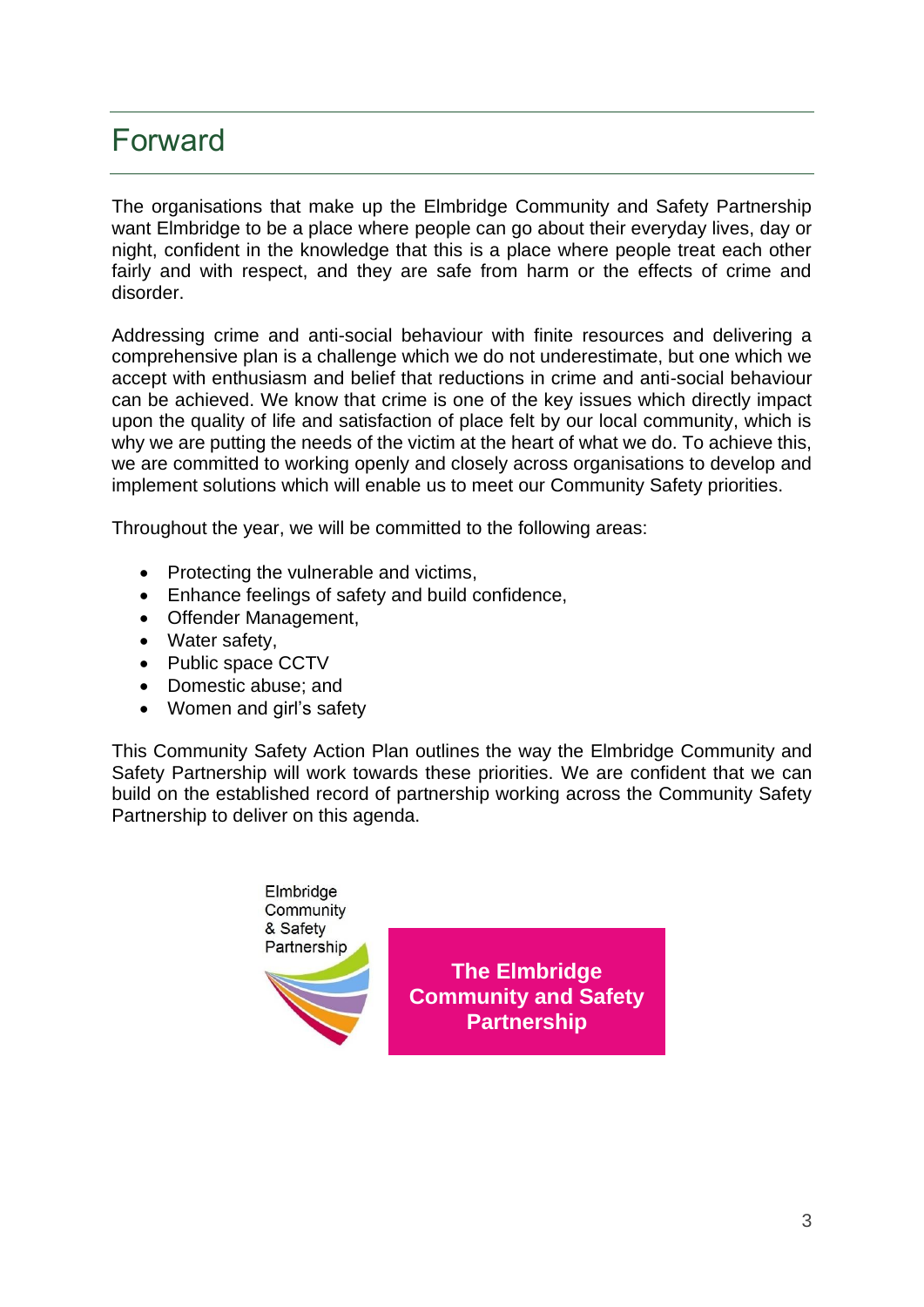### <span id="page-3-0"></span>What are the Surrey Community Safety Priorities?

Crime is tackled in every local district and borough area by Community Safety Partnerships. These partnerships are made up of a wide variety of organisations all working together to make Surrey a safer place, including:

- [Surrey County Council](http://www.surreycc.gov.uk/people-and-community/emergency-planning-and-community-safety/community-safety)
- [Surrey Police](http://www.surrey.police.uk/)
- [Borough and district councils](http://www.surreycc.gov.uk/your-council/neighbouring-district-and-borough-councils)
- [Surrey Fire and Rescue Service](http://www.surreycc.gov.uk/people-and-community/surrey-fire-and-rescue)
- [Clinical Commissioning Groups](https://www.england.nhs.uk/ccg-details/)
- [Surrey and Sussex Probation Trust](http://www.ksscrc.co.uk/)

Other agencies and organisations determined locally, for example the local social housing provider. The above named organisations are under a duty to formulate and implement a strategy to tackle crime and disorder in their area.

### <span id="page-3-1"></span>**Surrey Boards**

In a two-tier authority area such as Surrey, where a County Council works alongside District and Borough Councils, there is a requirement for a county level group. In Surrey, this is known as the Health and Wellbeing Board.

More information can be found at [Surrey County Council Community Safety.](https://www.healthysurrey.org.uk/community-safety/in-surrey)

### <span id="page-3-2"></span>**Surrey Police and Crime Commissioner**

The Police and Crime Commissioner is also responsible for commissioning services that support victims, improve community safety, tackle drug use and crime, and reduce re-offending.

Further information on this role can be found on the [Office of the Police and Crime](https://www.surrey-pcc.gov.uk/)  [Commissioners website.](https://www.surrey-pcc.gov.uk/)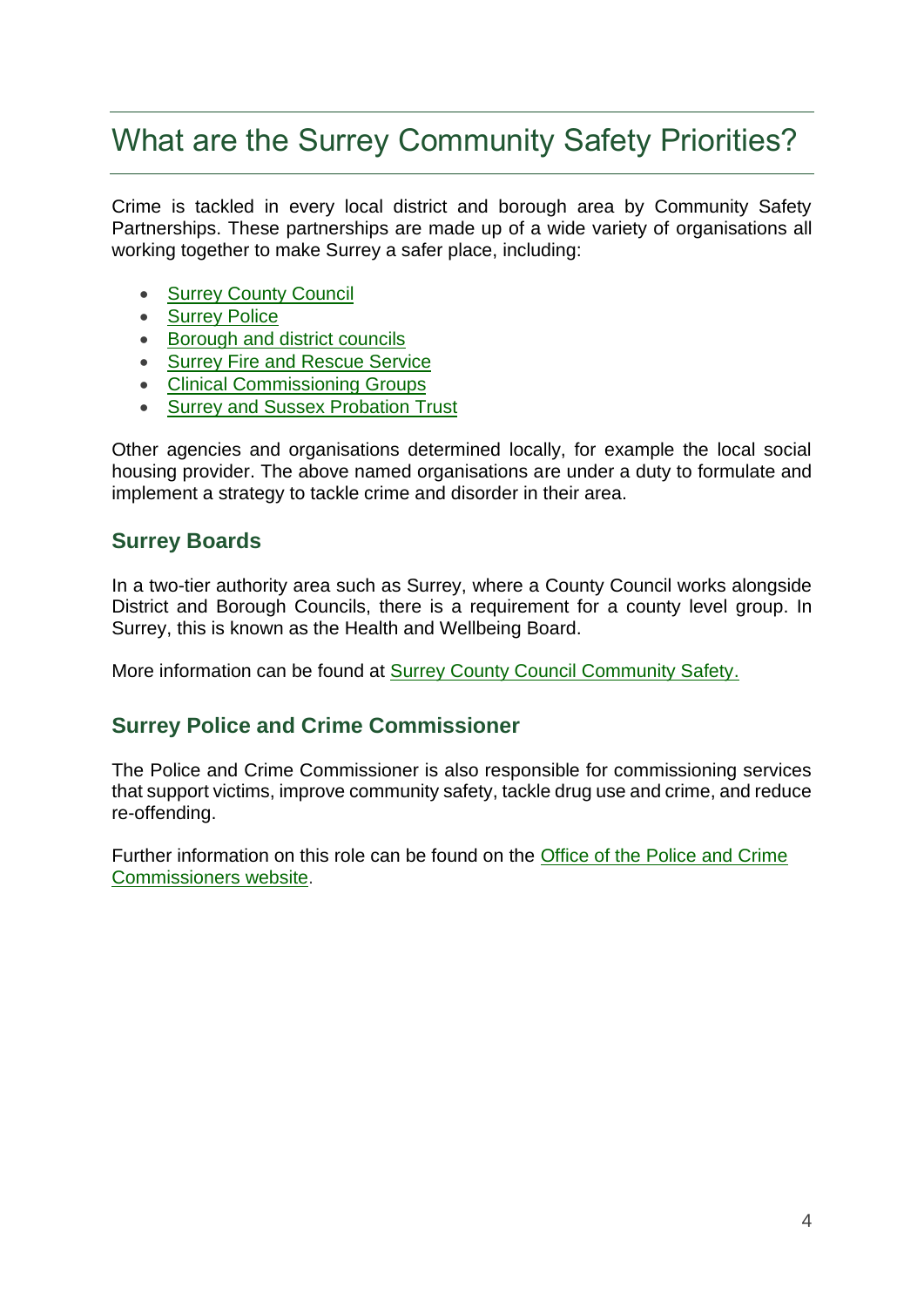### <span id="page-4-0"></span>The Elmbridge Community and Safety Partnership

The Crime and Disorder Act 1998, section 6, requires the 'responsible authorities', the district and county councils, fire and rescue authority, police service, probation service and Clinical Commissioning Groups, to formulate and implement a strategy for the reduction of crime and disorder in the area with a Community Safety Partnership. The Elmbridge Community & Safety Partnership (ECSP) fulfils this role. The aim of the ECSP is to improve the social, economic and environmental well-being of Elmbridge.

The objectives of the ECSP are:

- To provide strategic leadership and co-ordination between agencies for improving the social, economic and environmental well-being of the borough (and in doing so, ensure that the specific needs of different communities within the borough are addressed).
- To foster positive working relationships between the public, private, voluntary and community sectors.
- To share information and intelligence about the needs of the borough.
- To oversee and co-ordinate community consultation and engagement
- To discharge the statutory responsibilities of the Borough's Community Safety Partnership and for that purpose:
- To act jointly to seek to reduce crime and disorder in the Borough
- To develop and co-ordinate the activities of the partners in implementing the Elmbridge Community and Safety Partnership Action Plan.
- To assist and enable the responsible authorities to exercise their functions under section 17 of the Crime and Disorder Act 1998.
- To make decisions about priorities, programmes, initiatives and the allocation of resources.

Membership of the Board is based on the ability of representatives to make high level strategic and operational decisions, including committing budgets and resources.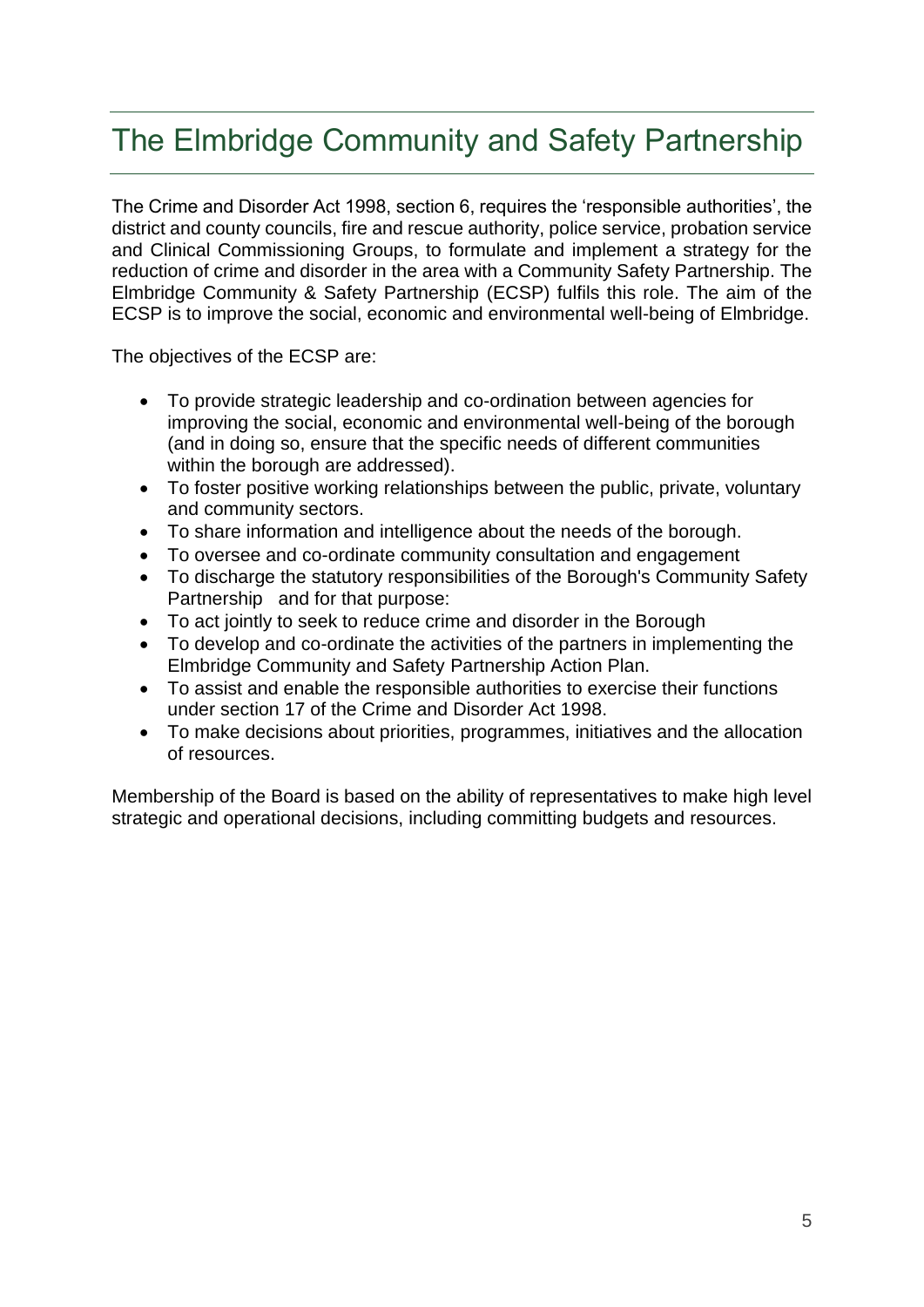### <span id="page-5-0"></span>**Problem solving**

To carry out our work, we use the "OSARA" model, which is a 5-stage process consisting of:

- Objective
- Scanning
- Analysis
- Response
- Assessment

The ECSP have two problem solving groups:

- Community Harm and Risk Management Meeting (CHARMM)
- Joint Action Group (JAG)

### <span id="page-5-1"></span>**Community Harm and Risk Management Meeting (CHARMM)**

[Community Harm and Risk Management Meetings \(CHaRMMs\)](https://www.healthysurrey.org.uk/__data/assets/pdf_file/0004/196438/Surrey-CHaRMM-Framework-and-Appendices-UPDATED-July-2017.pdf) will discuss and agree action to reduce the negative impact that problem individuals and families have on Surrey's communities through their anti-social behaviour. Using the expertise that exists on this multi-agency group, members will share information on high risk cases and incidents and put in place appropriate risk management plans to address the behaviour of the perpetrator and reduce the negative impact on victims.

Examples of individuals dealt with at the CHaRMM include:

- Persons displaying a disregard for community or personal well-being (i.e. excessive noise, rowdy, nuisance, drunken or loutish behaviour)
- Perpetrators of acts directed at people (i.e. intimidation/harassment, making threats, verbal abuse, coercion/exploitation)
- Perpetrators of environmental damage/vandalism (i.e. criminal damage, vandalism)

CHaRMMs are the agreed forum for implementation of tools and powers introduced by the ASB Crime & Policing Act, in particular:

- Civil Injunctions &
- Criminal Behaviour Orders

CHaRMMs are accountable to local Community Safety Partnerships (CSPs) and the overarching, Surrey Community Safety Board, and should contribute to the delivery of local community safety partnerships plans and the overarching strategies of the county Community Safety Board.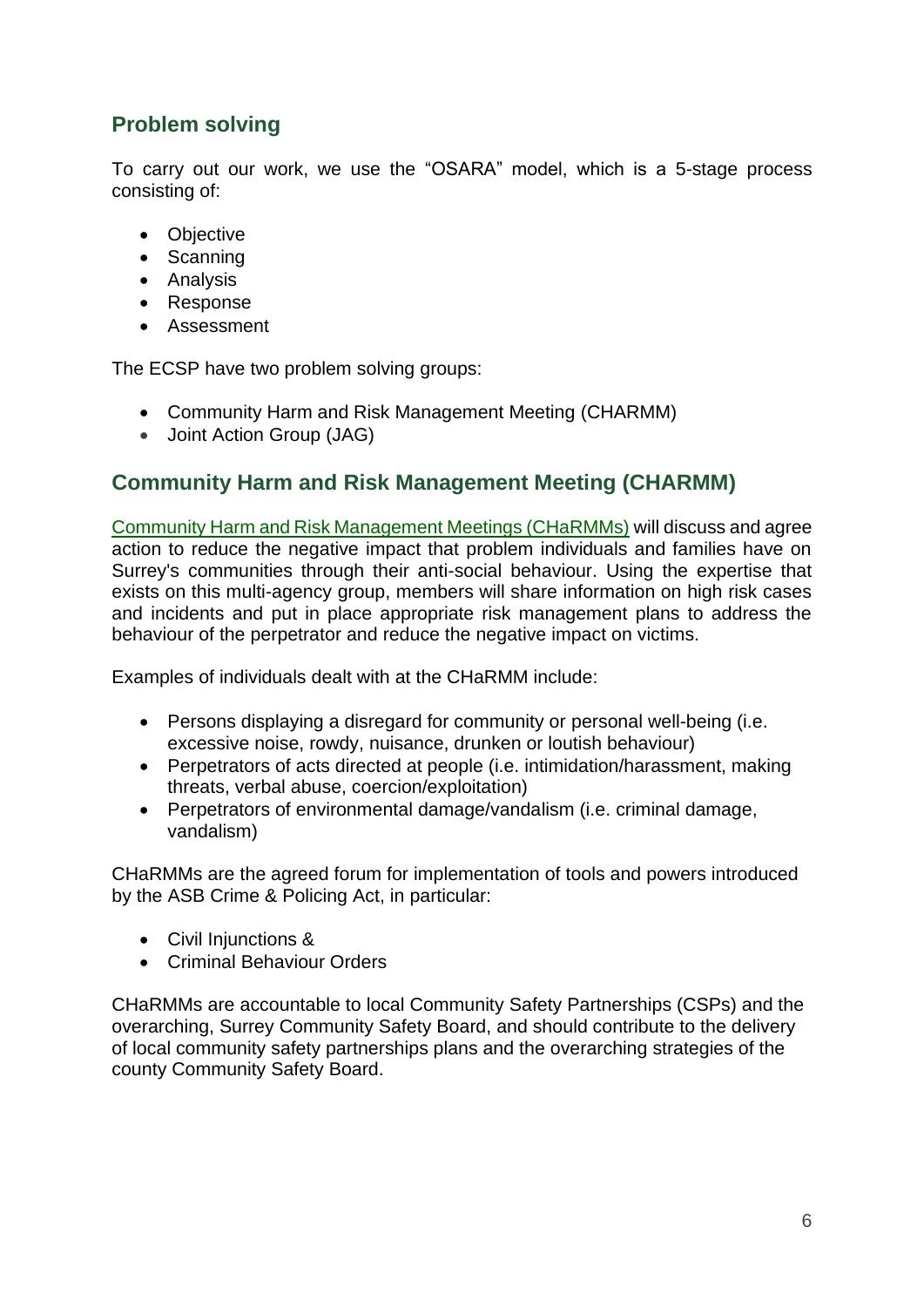### <span id="page-6-0"></span>**Joint Action Group (JAG)**

Joint Action Groups (JAGs) will address crime and disorder issues that have been identified through the analysis of intelligence and statistics provided by all community safety partner agencies. Utilising the expertise that exists on the group it will identify desirable outcomes and determine the actions and interventions to be used to achieve these outcomes.

JAGs decide priorities, agree action plans, allocate resources and ensure there is a co-ordinated response to issues highlighted at the JAG and contained within Community Safety Partnership Plans. They play a key role in developing effective partnership responses to crime and disorder and anti-social behaviour reduction. Examples of some of the issues dealt with by JAGs include:

- Residential burglary
- Town centre disorder
- Youth disorder/nuisance
- Anti-social behaviour and public reassurance
- Fear of crime and vulnerable groups
- County Lines

### <span id="page-6-1"></span>**Serious Organised Crime Joint Action Group (SOC JAG)**

The Partnership also hold a quarterly serious organised crime joint action group chaired by Surrey Police.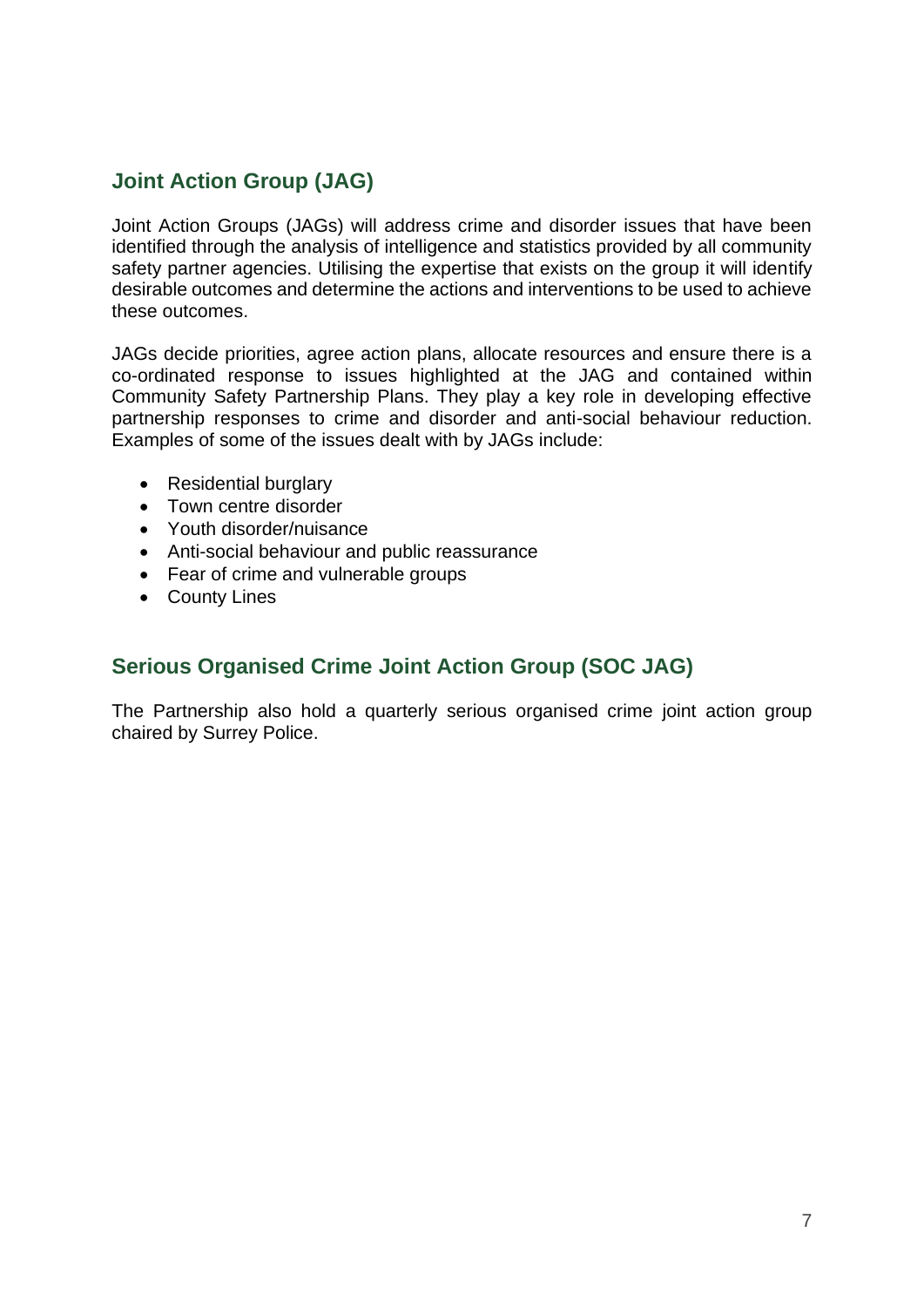### <span id="page-7-0"></span>Elmbridge CSP Achievements 2021/22

Over the course of the year, the Elmbridge CSP delivered the following:

- $\checkmark$  3 referrals to the Surrey Adults Matter Programme
- $\checkmark$  Continued funding for the Womens support centre totaling £15,000
- $\checkmark$  A water safety event at Cowey Sale on 18 September
- $\checkmark$  A significant reduction in anti-social behaviour in all wards
- $\checkmark$  X cases referred to Alpha Extreme Services
- $\checkmark$  Achieved the Sanctuary Scheme timescales
- $\checkmark$  Achieved White ribbon status
- $\checkmark$  Upgraded all 36 public space CCTV cameras and reduced associated costs
- $\checkmark$  4 partnership action days held
- $\checkmark$  A 40% reduction in ASB across Elmbridge compared to the previous year
- $\checkmark$  A % reduction in Rowdy, inconsiderate behaviour in the Waltonon-Thames PSPO area compared to the previous year
- $\checkmark$  A number of county lines disrupted
- $\checkmark$  Held 4 Domestic abuse webinars which saw over 60 people attend
- $\checkmark$  Put up over 50 Neighbourhood Watch signs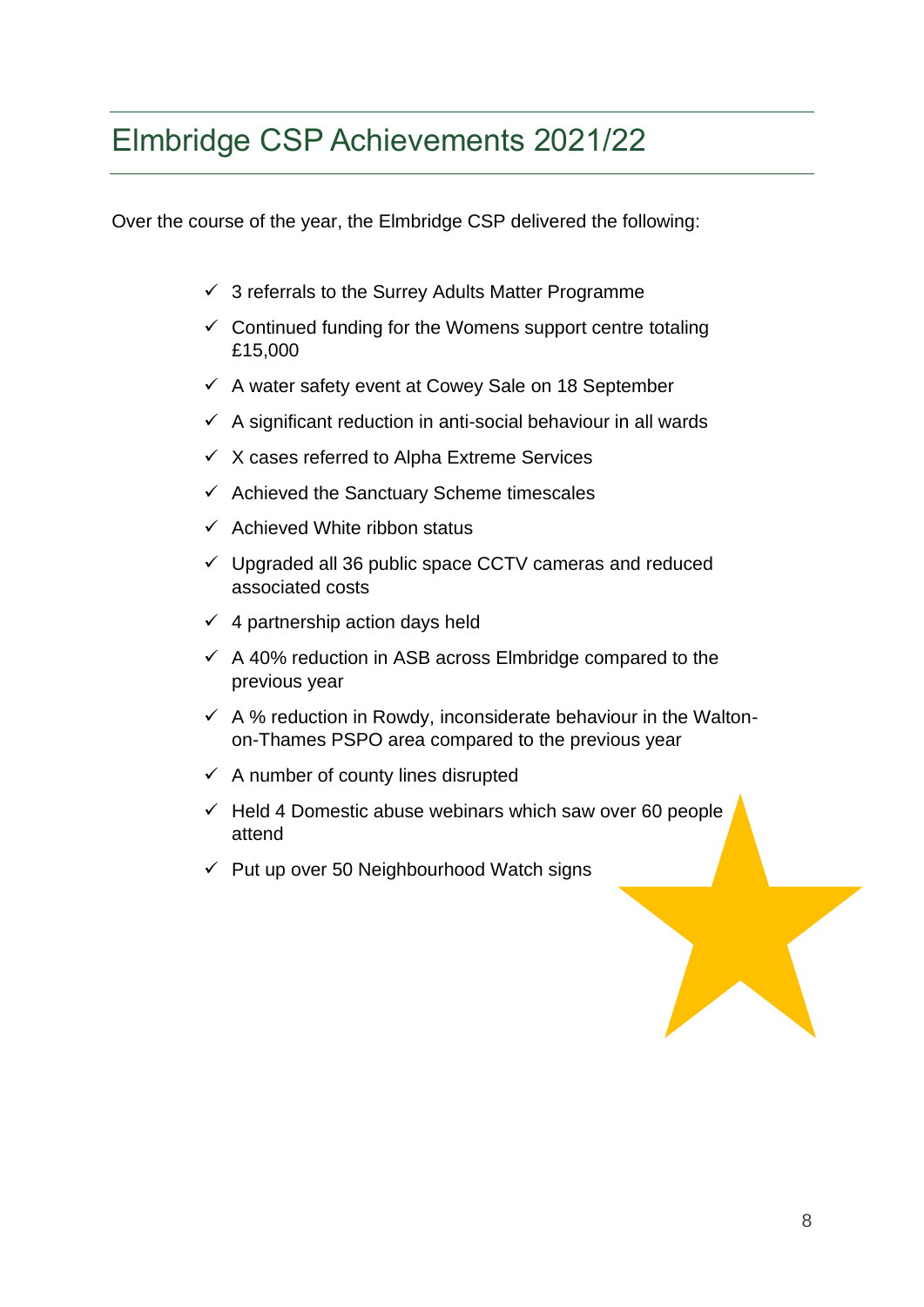# <span id="page-8-0"></span>Community Safety Survey 2022

Each year, the Elmbridge Community and Safety Partnership publish a community safety survey which helps to influence the priorities for year. Below is a selection of the headlines:

### **Top line findings**

- 63% think that crime in Elmbridge compared to crime in the UK is lower.
- 43% are fairly or very confident that crime, disorder and anti-social behaviour is being tackled effectively in Elmbridge
- Fly tipping, dog fouling, drug taking and anti-social parking were the top 3
- 42% feel informed about the support available for domestic abuse, with 18% not informed at all
- 90% very safe or fairly safe when they are outside in their local area during the day
- 43% feel safe outside in the local area after dark
- 51% stated that they would prefer to out about crime and community safety on the Elmbridge Borough council website.
- 48% stated that more information on crime and community safety will reassure them
- 77% agreed with the priorities for 2022/23

| police officers confidence in the police |                    | reaction from the police                                             | police awareness |
|------------------------------------------|--------------------|----------------------------------------------------------------------|------------------|
| police visible                           |                    | Long Ditton social behaviour Local police Crime visibility of police |                  |
| presence on the streets                  | police presence    |                                                                      |                  |
|                                          |                    | street lights                                                        |                  |
| Police forces needed                     |                    | community lights off at night                                        |                  |
| issues to give police                    | response by police | police patrols                                                       |                  |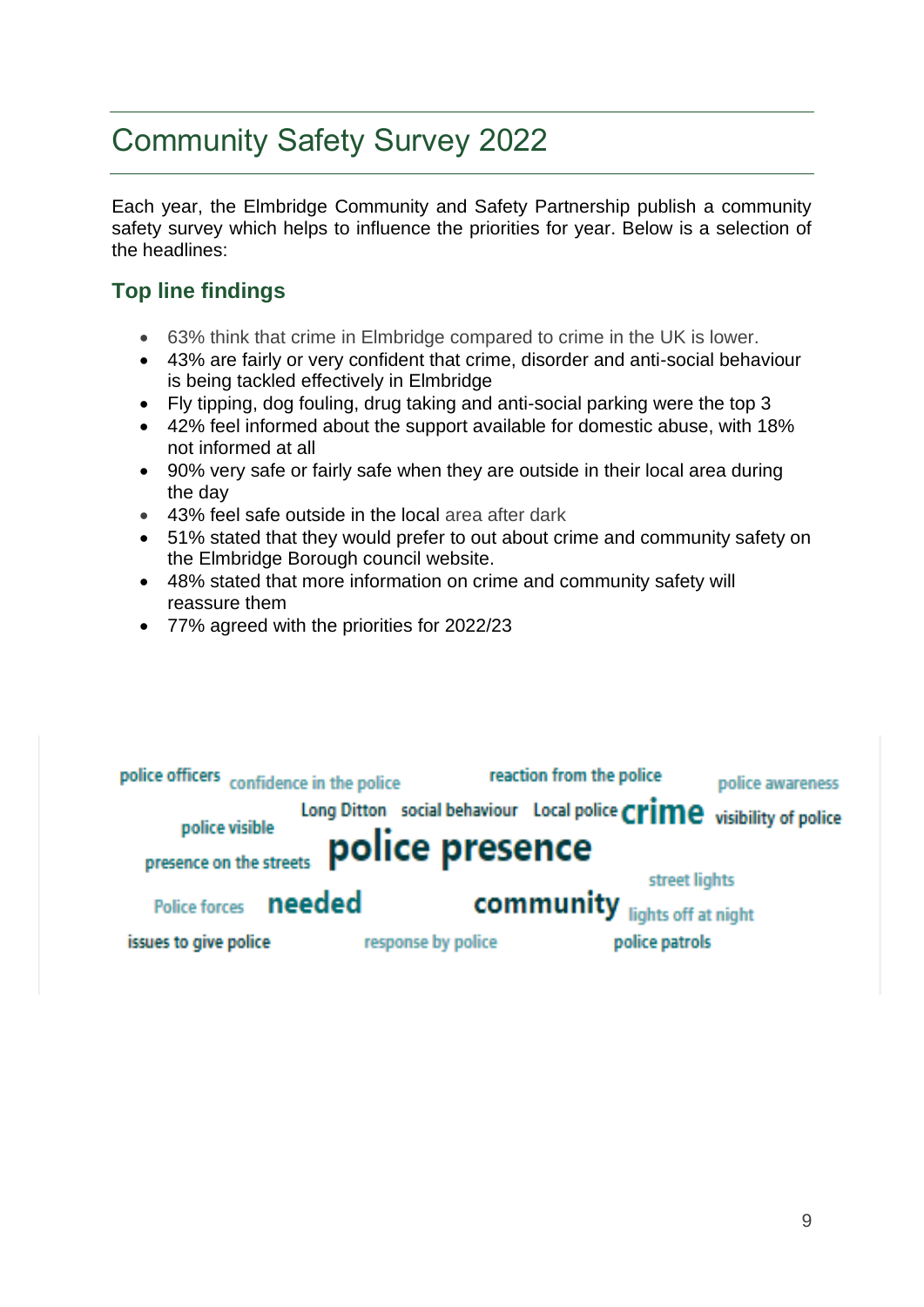### <span id="page-9-0"></span>Joint Neighbourhood Survey – Surrey Police

The Joint Neighbourhood Survey (JNS) is a joint Surrey Police and Surrey County Council survey that provides quarterly results around public confidence, local problematic issues, crime prevention and contacting the police. It is also used to evaluate campaigns and to provide more in-depth feedback on specific issues. The JNS is sent out to Surrey residents, who are called by a Market Research company who conduct the survey on behalf of Surrey Police and Surrey County Council. Here are the end of year results for Elmbridge:

#### **When taking everything into account, how confident are you in your neighbourhood police?**

|              | Year End | 0tr.1 | Qtr.2 | Otr.3 | Qtr.4 | Year End |
|--------------|----------|-------|-------|-------|-------|----------|
|              | 20/21    | 21/22 | 21/22 | 21/22 | 21/22 | 21/22    |
| Force        | 88.0%    | 85.8% | 83.7% | 84.1% | 83.6% | 84.4%    |
| <b>North</b> | 88.0%    | 87.0% | 83.7% | 84.1% | 88.8% | 85.9%    |
| Elmbridge    | 88.6%    | 89.7% | 85.7% | 79.3% | 90.8% | 86.5%    |
| Runnymede    | 89.0%    | 87.8% | 86.8% | 89.3% | 89.7% | 88.4%    |
| Spetthome    | 86.4%    | 83.3% | 79.2% | 83.5% | 85.8% | 82.9%    |

### **Problematic crime issues:**

Table 3: Problematic Crime Issues (% very/fairly big issue) -Elmbridge results

|                         | Year End<br>20/21 | 0tr.1<br>21/22 | Qtr.2<br>21/22 | Qtr.3<br>21/22 | Otr.4<br>21/22 | Year End<br>21/22 |
|-------------------------|-------------------|----------------|----------------|----------------|----------------|-------------------|
| Cybercrime              | 28.5%             | 41.4%          | 47.1%          | 38.4%          | 28.3%          | 39.1%             |
| <b>Drug Dealers</b>     | 21.4%             | 26.1%          | 19.3%          | 18.5%          | 20.2%          | 21.3%             |
| Burglary                | 26.6%             | 27.1%          | 17.9%          | 17.5%          | 20.6%          | 21.2%             |
| <b>Vehicle Crime</b>    | 20.7%             | 21.9%          | 21.8%          | 18.8%          | 19.4%          | 20.6%             |
| VandalismD amage        | 14.1%             | 16.9%          | 13.3%          | 10.2%          | 11.9%          | 13.3%             |
| <b>Domestic Abuse</b>   | 9.9%              | 6.9%           | 10.5%          | 13.7%          | 8.2%           | 9.6%              |
| Hate Crime              | 6.9%              | 6.6%           | 8.9%           | 9.3%           | 9.7%           | 8.5%              |
| <b>Child Abuse</b>      | 5.6%              | 6.9%           | 10.4%          | 9.5%           | 5.1%           | 7.9%              |
| Knife Crime             | 8.1%              | 8.5%           | 7.7%           | 7.0%           | 3.8%           | 6.9%              |
| <b>Physical Attacks</b> | 5.1%              | 10.9%          | 4.2%           | 3.4%           | 5.7%           | 6.3%              |

### **ASB issues:**

Table 7: ASB Issues (% very/fairly big issue) - E Imbridge results

|                                              | Year<br>End<br>20/21 | Qtr.1<br>21/22 | Otr.2<br>21/22 | Qtr.3<br>21/22 | Otr.4<br>21/22 | Year End<br>21/22 |
|----------------------------------------------|----------------------|----------------|----------------|----------------|----------------|-------------------|
| Speeding motorists                           | 52.0%                | 48.6%          | 53.3%          | 49.2%          | 43.6%          | 48.8%             |
| Anti-social/irresponsible cycling            | 40.4%                | 38.3%          | 39.7%          | 41.7%          | 38.5%          | 39.5%             |
| Anti-social driving                          | 37.4%                | 34.5%          | 42.6%          | 39.8%          | 39.1%          | 38.8%             |
| Anti-social or inconsiderate parking         | 32.1%                | 36.7%          | 31.1%          | 35.0%          | 35.5%          | 34.7%             |
| Problem or noisy neighbours                  | 7.2%                 | 9.3%           | 8.2%           | 9.2%           | 5.5%           | 8.2%              |
| Drunk or rowdy behaviour in public<br>places | 6.5%                 | 9.5%           | 5.0%           | 5.1%           | 8.3%           | 7.1%              |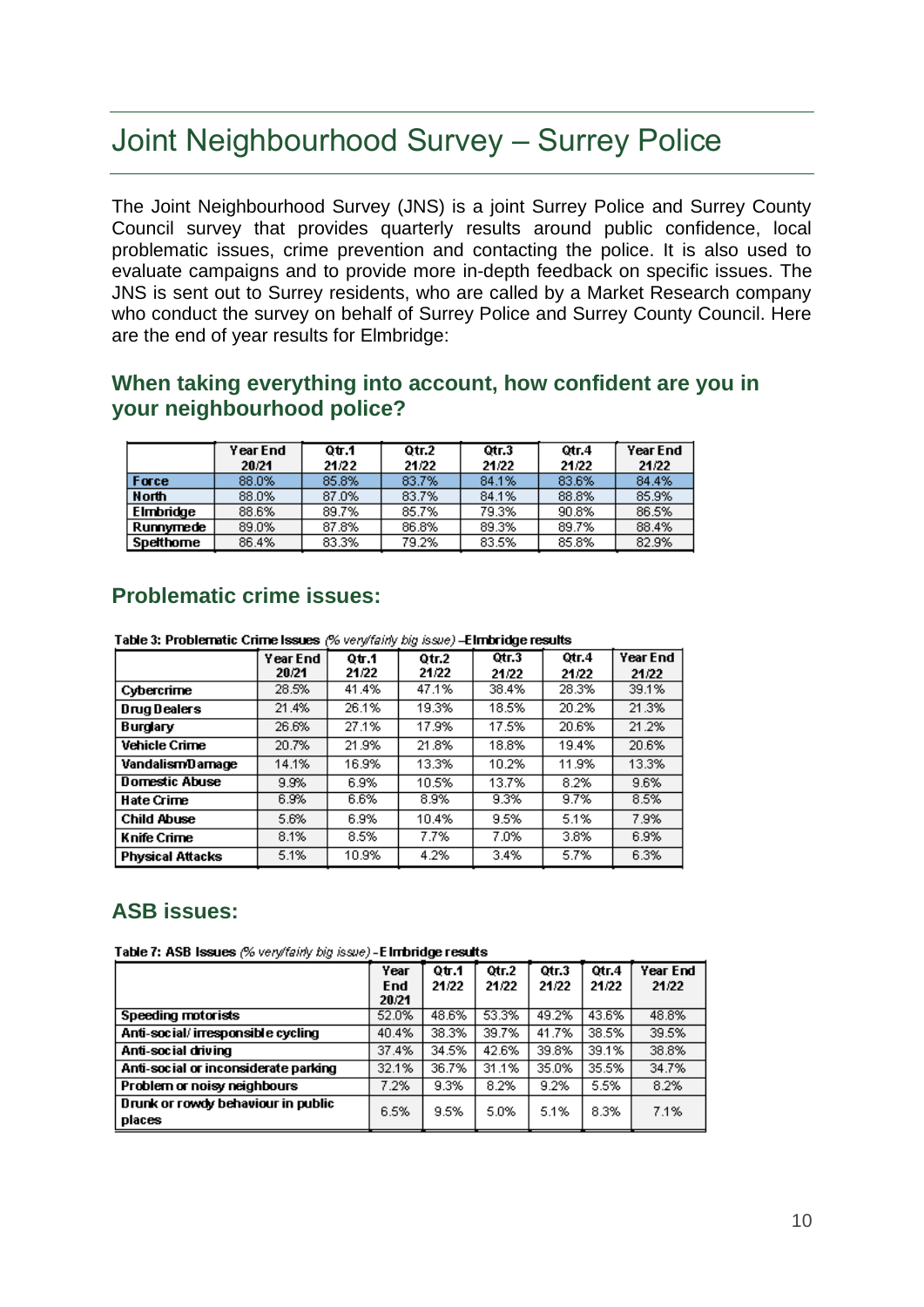### **Agreement that the Police are dealing with crime and ASB issues that matter in this area:**

Table 10: Agreement that Police are dealing with the crime and ASB issues that matter in this area (% strongly agree/tend to agree)

|              | Year End<br>20/21 | Qtr.1<br>21/22 | Otr.2<br>21/22 | $Q$ tr. $3$<br>21/22 | Qtr.4<br>21/22 | Year End<br>21/22 |
|--------------|-------------------|----------------|----------------|----------------------|----------------|-------------------|
| Force        | 71.3%             | 64.6%          | 60.4%          | 60.7%                | 59.5%          | 61.5%             |
| <b>North</b> | 71.5%             | 65.9%          | 60.2%          | 64.1%                | 61.8%          | 63.2%             |
| Elmbridge    | 75.4%             | 66.7%          | 63.6%          | 67.6%                | 64.5%          | 65.7%             |
| Runnymede    | 73.7%             | 68.0%          | 56.1%          | 68.2%                | 64.8%          | 64.6%             |
| Spetthome    | 65.8%             | 63.2%          | 60.3%          | 56.5%                | 55.9%          | 59.3%             |

### **To what extent do you agree that the police in your neighbourhood are seen in the places and at times they are needed?**

Table 11: To what extent do you agree that the police in your neighbourhood are seen in the places and at the times they are needed? (% strongly agree/tend to agree)

|                  | Year End | Otr.1 | Otr.2 | $Q$ tr. $3$ | Otr.4 | Year End |
|------------------|----------|-------|-------|-------------|-------|----------|
|                  | 20/21    | 21/22 | 21/22 | 21/22       | 21/22 | 21/22    |
| Force            | 47.5%    | 41.3% | 36.0% | 33.3%       | 37.1% | 37.2%    |
| <b>North</b>     | 46.9%    | 42.4% | 29.5% | 33.6%       | 40.7% | 36.8%    |
| <b>Elmbridge</b> | 47.2%    | 50.3% | 31.0% | 32.1%       | 45.7% | 40.4%    |
| Runnymede        | 52.0%    | 40.6% | 28.8% | 37.1%       | 38.1% | 36.5%    |
| Spetthome        | 41.6%    | 35.9% | 28.6% | 31.6%       | 38.3% | 33.6%    |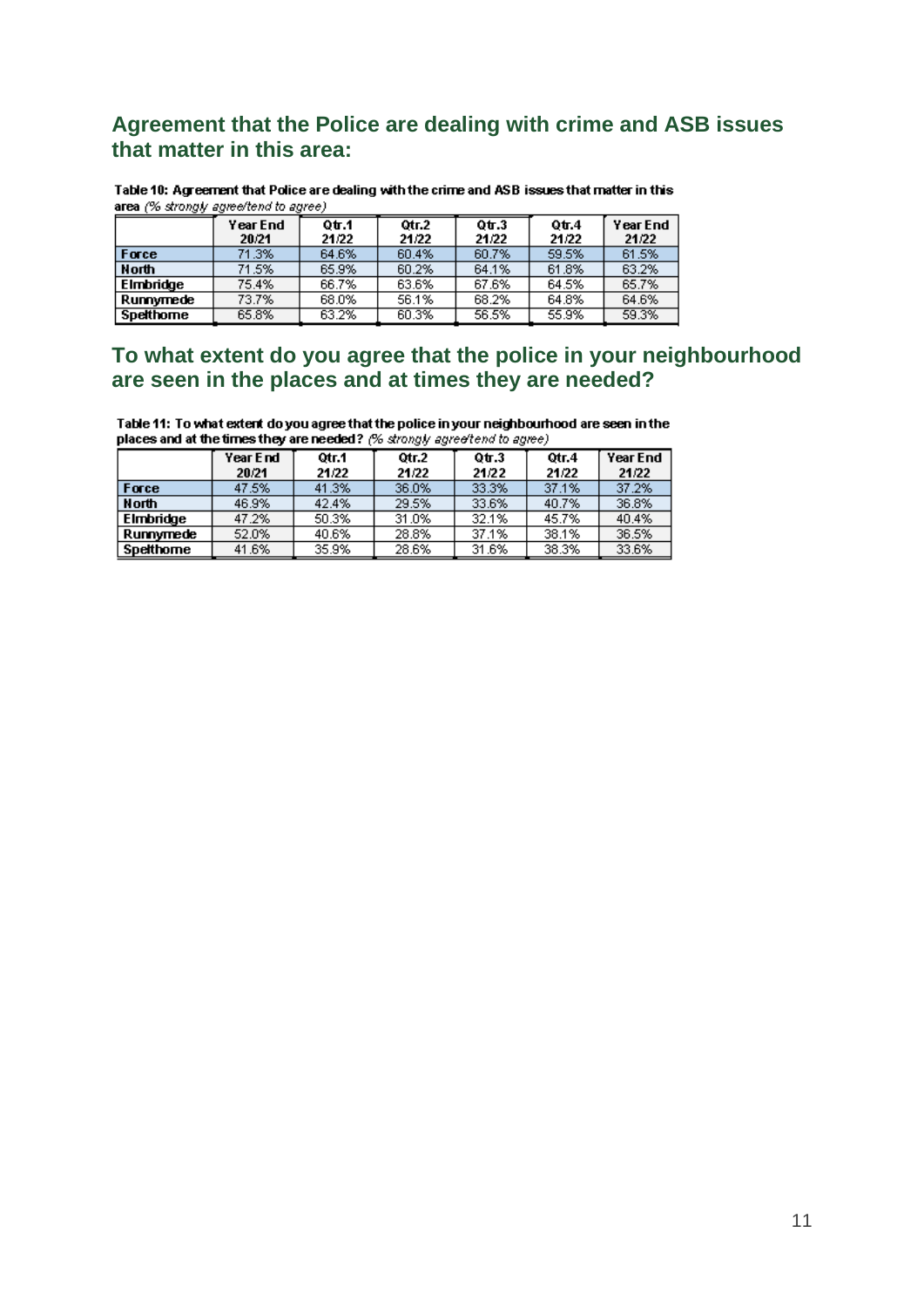# <span id="page-11-0"></span>Crime and ASB in 2021/2022

Below are the increases and decreases in crime for 2021/22 compared to the previous year 2020/21 April to March:

Decreases:

**Anti-social behaviour: 3407**→**2038 = -1369 (-40.2%) Drug offences: 385**→**219 = -166 (-43.1%) Vehicle crime (excl. tampering): 564**→**486 = -78 (-13.8%) Serious Acquisitive Crime: 989**→**924 = -65 (-6.6%) Robbery: 58**→**41 = -17 (-29.3%) Domestic violence: 988**→**975 = -13 (-1.3%) Vehicle inter. and tampering: 92**→**87 = -5 (-5.4%) Fraud and Forgery: 12**→**9 = -3 (-25%)**

Increases:

**Total Notifiable Offences: 7537**→**6958 = +579 (+8.3%) Violence without injury: 2647**→**3026 = +379 (+14.3%) Theft and handling stolen goods:926**→**1162 = +236 (+25.5%) Violence with injury: 582**→**677 = +95 (+16.3%) Criminal damage: 842**→**887 = +45 (+5.3%) Domestic burglary: 367**→**397 = +30 (+8.2%) Hate crime: 153**→**179 = +26 (+17%) Serious Sexual: 152**→**175 = +23 (+15.1%) Non-domestic burglary: 85**→ **105 = +20 (+23.5%) Other sexual offences: 40**→**50 = +10 (+25%) Other criminal offences: 206**→**216 = +10 (+4.9%)**

Anti-social behaviour by policing area:

**Weybridge: 716**→**345 (-371) Cobham and Oxshott: 456**→**251 (-205) West Molesey: 362**→**177 (-185) The Dittons and Hinchley Wood: 365**→**189 (-176) North Walton: 276**→**148 (-128) South Walton and Ambleside: 182**→**102 (-80) Hersham: 253**→**183 (-70) Walton Central: 332**→**264 (-68) East Molesey and Weston Green: 219→159 (-60) Esher and Claygate: 206**→**154 (-52)**

**Community Triggers: 8**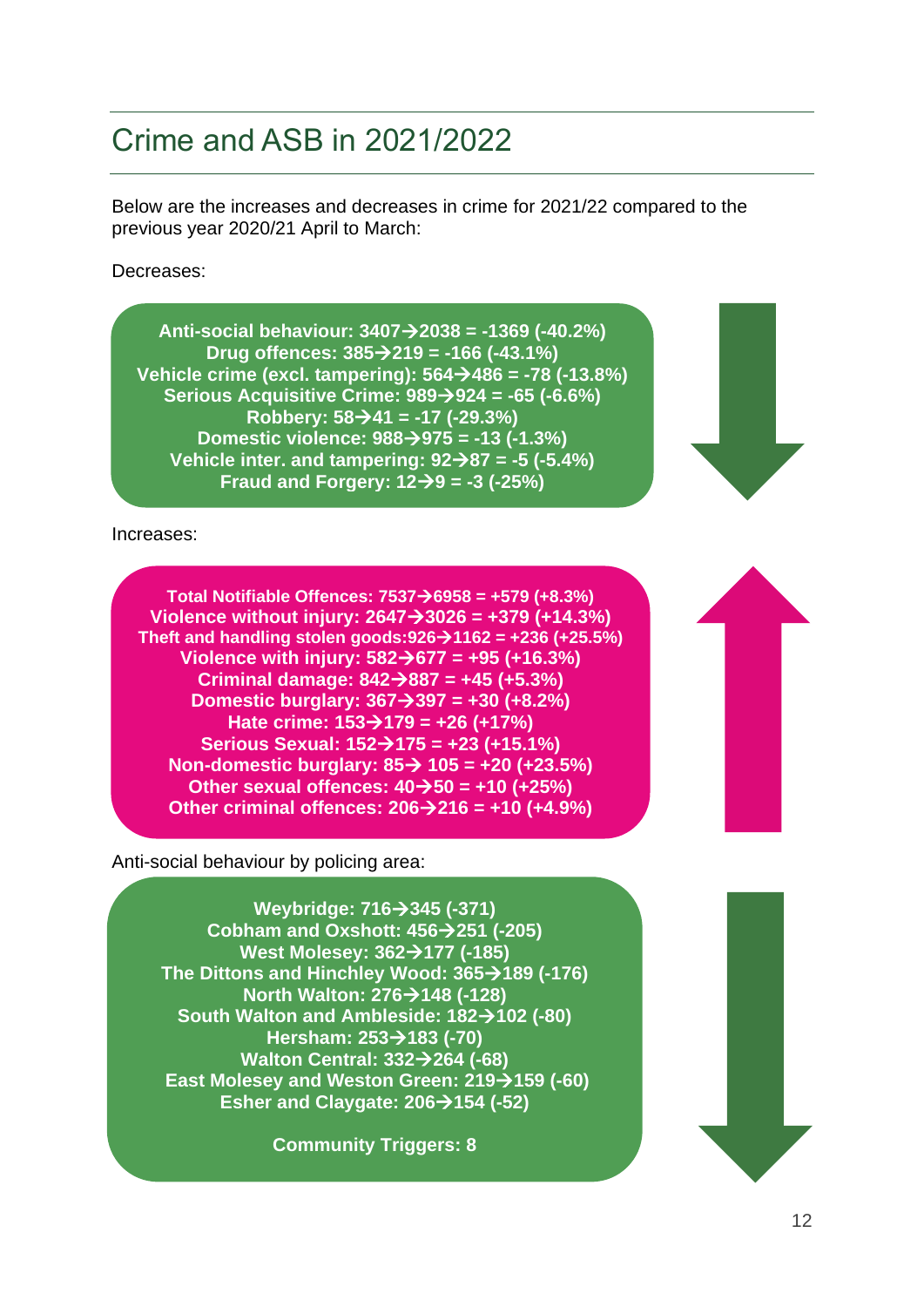# <span id="page-12-0"></span>CSP 2022/23 Overview

Considering priorities from our partners and other community safety focused surveys, including our most recent community safety survey 2022, we have designed the three priorities that best reflect our areas of work for the year ahead.

### **Commitments**

- Domestic abuse
- Anti-social driving
- Water safety
- Women and girls safety

### <span id="page-12-1"></span>**Priorities**

Priorities for the Elmbridge Community and Safety Partnership 2022/23 are as follows:

| <b>Priority 1</b> Protecting the vulnerable and victims           |
|-------------------------------------------------------------------|
| <b>Priority 2</b> Enhance feelings of safety and build confidence |
| Priority 3 <b>Offender management</b>                             |

In each of our three priorities, we have identified the key deliverables and how we will measure and report on those - these are just some of the activities, amongst others, that the ECSP deliver.

### <span id="page-12-2"></span>**Communications**

Throughout the year, we will continue to work with our partners to raise awareness of a range of community campaigns through all of our communication channels on the following, but not limited to:

- The ACT Campaign
- Hate crime
- Cuckooing
- Domestic abuse
- Serious violence
- Scams
- Child exploitation
- Seasonal campaigns
- Catalytic converter theft
- Water safety
- Anti-social driving
- Protect duty

The campaigns often aim to encourage reporting, tell people what to look out for and provide support to our most vulnerable.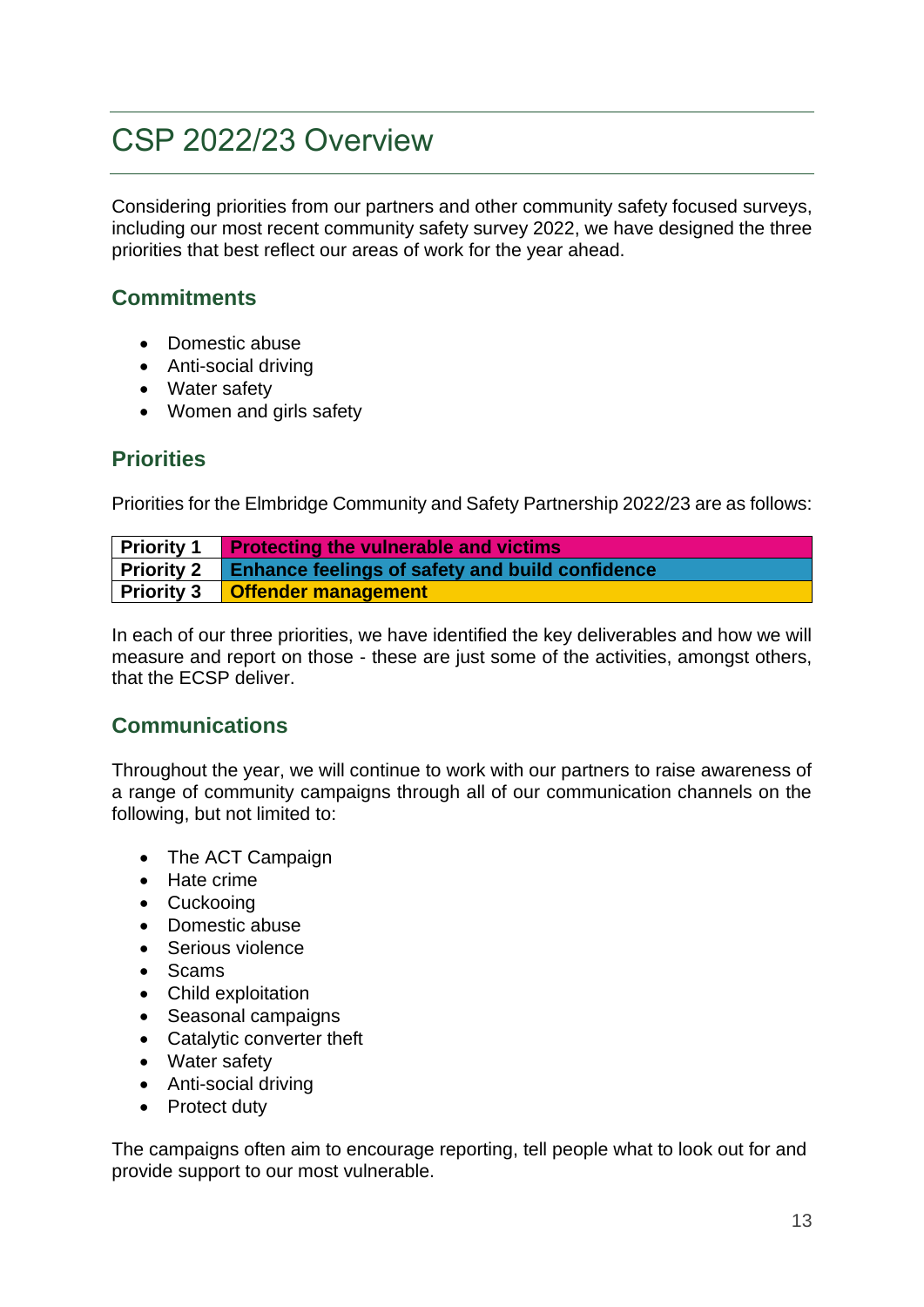### <span id="page-13-0"></span>Respect the Water

Our Respect the Water campaign has been running since 2018 and we have a plan dedicated to water safety in Elmbridge.

The ECSP monitor progress on the [Respect the Water plan.](https://www.elmbridge.gov.uk/safety/)

The ECSP will commit to:

- Meeting regularly with partners to discuss the Surrey wide Water Safety strategy
- Hold at least one water safety events at key locations across the year
- Include river and pond safety in the Junior Citizen programme

### <span id="page-13-1"></span>Domestic abuse

Under the new Domestic Abuse Act, Elmbridge will have a legal duty to provide lifesaving support such as therapy, advocacy and counselling in safe accommodation, including refuges; for example, within sanctuary schemes, dispersed accommodation, and refuge. The types of support commissioned will need to reflect the needs identified and the approaches agreed to in the local strategy.

The ECSP will commit to:

- Spending the allocated funding relating to the support in safe accommodation duty as per the domestic abuse Act.
- Contributing to the Surrey Domestic Homicide Review Central Support post between 2022 and 2025 to ensure reviews are adequately carried out and learning shared across Surrey
- Hold at least 3 domestic abuse webinars
- Participate in domestic abuse awareness week in November 2022

### <span id="page-13-2"></span>**Cybercrime**

We recongnise that cybercrime is a concern to our residents and we will commit to raising awareness of these crimes, in their various forms, through social media, and community engagement events, along with making residents' voices heard in national discussions on cybercrime and its prevention.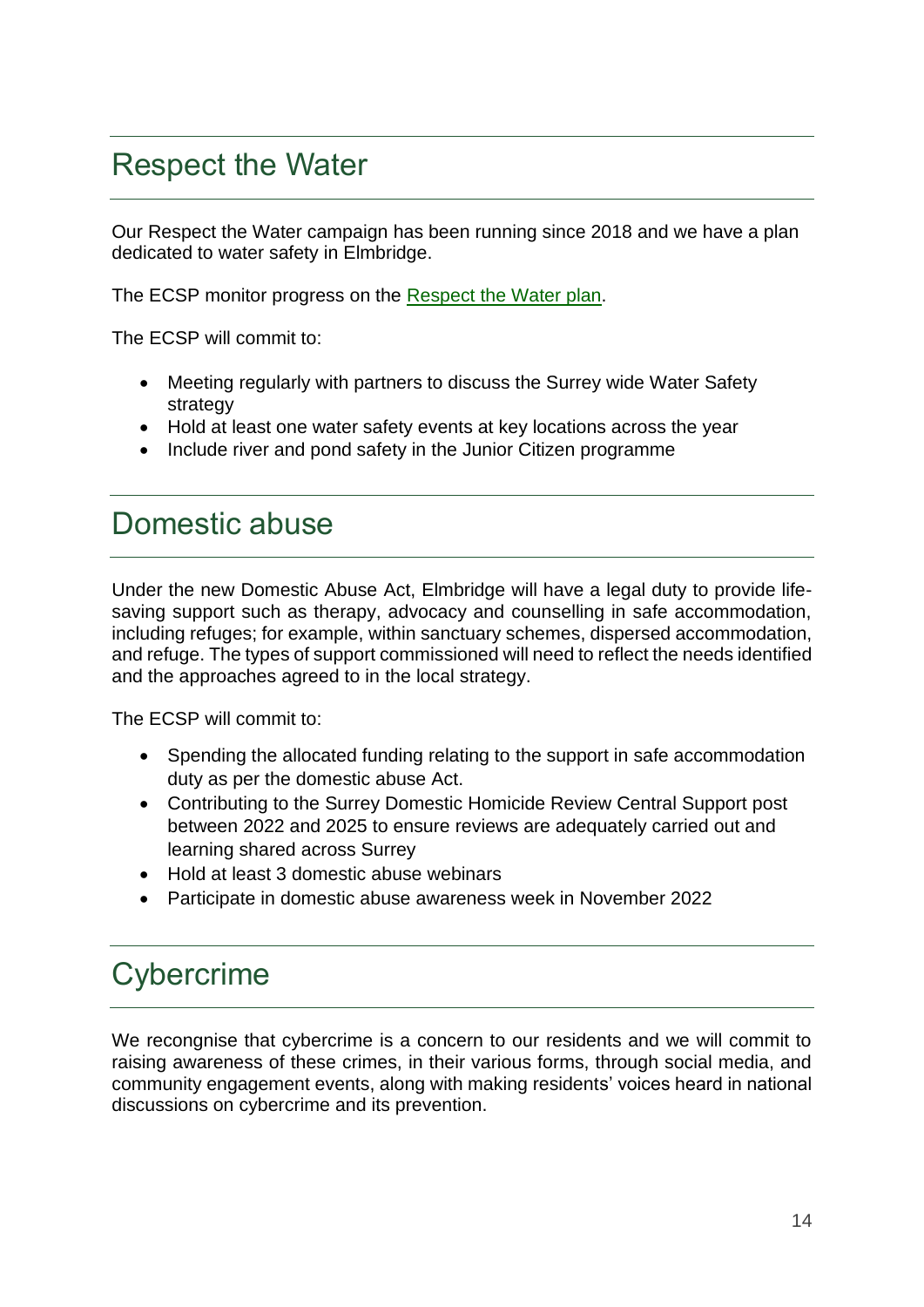### Women and girls safety

Women and girls should be able to live free from fear of violence, but sadly that fear is often grown from a young age. Whether it is experiencing harassment in the street through to other forms of gender-based abuse, being the victim of such behaviour has become 'normalised' as part of daily life.

The Elmbridge Community and Safety Partnership want women and girls in Elmbridge to be safe and feel safe in public and private spaces. Combatting the scourge of Violence Against Women and Girls needs widespread societal change to address misogyny and gender inequality.

Everyone has a role to play in addressing unacceptable behaviour in others. Violence Against Women and Girls encompasses a wide range of gender-based crimes including domestic abuse, sexual offences, stalking, harassment, human trafficking and 'Honour' Based Violence. We know these crimes disproportionally affect women and girls, with women four times more likely to experience a sexual assault than men.

We will commit to:

- Ensuring lessons and actions needed from domestic abuse death reviews are acted upon
- Play an active role in all key strategic partnership boards and groups focused on tackling violence against women and girls
- Reviewing the [Streetsafe data](https://streetsafetool.com/) on a regular basis and act accordingly to address concerns and [issues](https://www.surrey.police.uk/news/surrey/news/2021/04/surrey-police-launches-survey-to-determine-how-safe-women-feel-in-the-county/)

All victims of crime should have access to proper support. A successful approach to tackling violence against women and girls and keeping everyone safe is to recognise that whilst some offences can be committed by females, the vast majority of abuse and violence is perpetrated by men and the Partnership will continue to work closely to deliver a coordinated community response where concerns are raised.

### Anti-social driving

The Community and Safety Partnership will work closely with Surrey Police's Casualty Reduction Officers and Surrey County Council Highways to ensure the key areas of concern are highlighted.

The Council's Joint Enforcement Team will work closely with Surrey Police and the County Council to patrol areas of concern.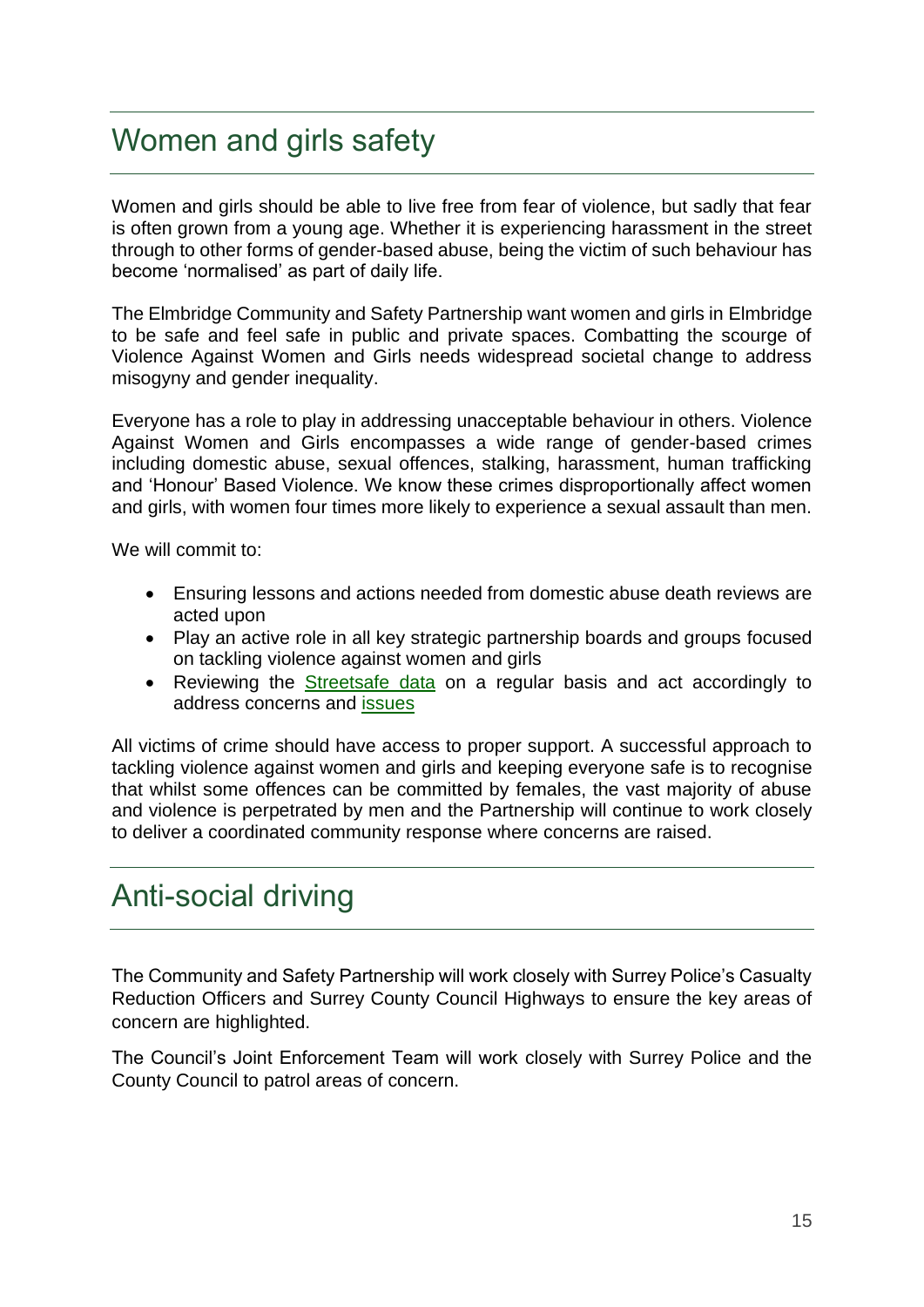### <span id="page-15-0"></span>Priority 1: Protecting the vulnerable

As a Community Safety Partnership, we see it is as our duty to ensure that we work to improve outcomes for victims with the same level of fervency that we devote to working with offenders. The Community Safety Partnership puts victims at the centre of work it does, to ensure that they: feel safe; are supported throughout the criminal justice process; are supported to engage in restorative justice where appropriate; reduce possibility of becoming a repeat victim; and are supported to achieve positive life outcomes and feel that they are part of the local community.

### **Vision**

To ensure all victims in the Borough are given the appropriate level of support to feel safe and to tackle issues that may have emerged as a result of being a victim of crime or anti-social behaviour.

### **What will the CSP do?**

- 1. Improve the feeling of safety in the Borough for those who are vulnerable
- 2. Ensure the processes and referral systems are in place to support the vulnerable

### **Key points for delivery:**

| <b>Objective</b>                                | <b>Measure/How</b>            | <b>Status</b> |
|-------------------------------------------------|-------------------------------|---------------|
| Administer the monthly CHARMM                   | Reduce risk to                |               |
| Lead: Elmbridge Borough Council                 | vulnerable residents          |               |
|                                                 | How: 6-month report           |               |
| Deliver the Sanctuary Scheme timescales         | Timescales met and            |               |
| Lead: Elmbridge Borough Council                 | positive feedback             |               |
|                                                 | <b>How: Quarterly report</b>  |               |
| Deliver a report and action plan Domestic       | <b>Report and Action Plan</b> |               |
| <b>Abuse Death Review 3</b>                     | How: Plan update              |               |
| <b>Lead: Elmbridge Borough Council</b>          |                               |               |
| Refer appropriate cases to Alpha Extreme        | Reduce risk to the            |               |
| Services Ltd                                    | most vulnerable               |               |
| <b>Lead: Elmbridge Borough Council</b>          | <b>How:</b> Monthly update    |               |
| Explore activities for young people in Walton   | Establish way forward         |               |
| Lead: Elmbridge Borough Council                 | How: Report to CSP            |               |
| Refer young people to appropriate outreach,     | No. referred quarterly        |               |
| mentoring services etc.                         | How: Report to CSP            |               |
| Lead: All                                       |                               |               |
| Deliver the 'Ask me' DA project in North Surrey | Delivery of project           |               |
| quarterly                                       | How: Launch                   |               |
| <b>Lead: Surrey County Council</b>              |                               |               |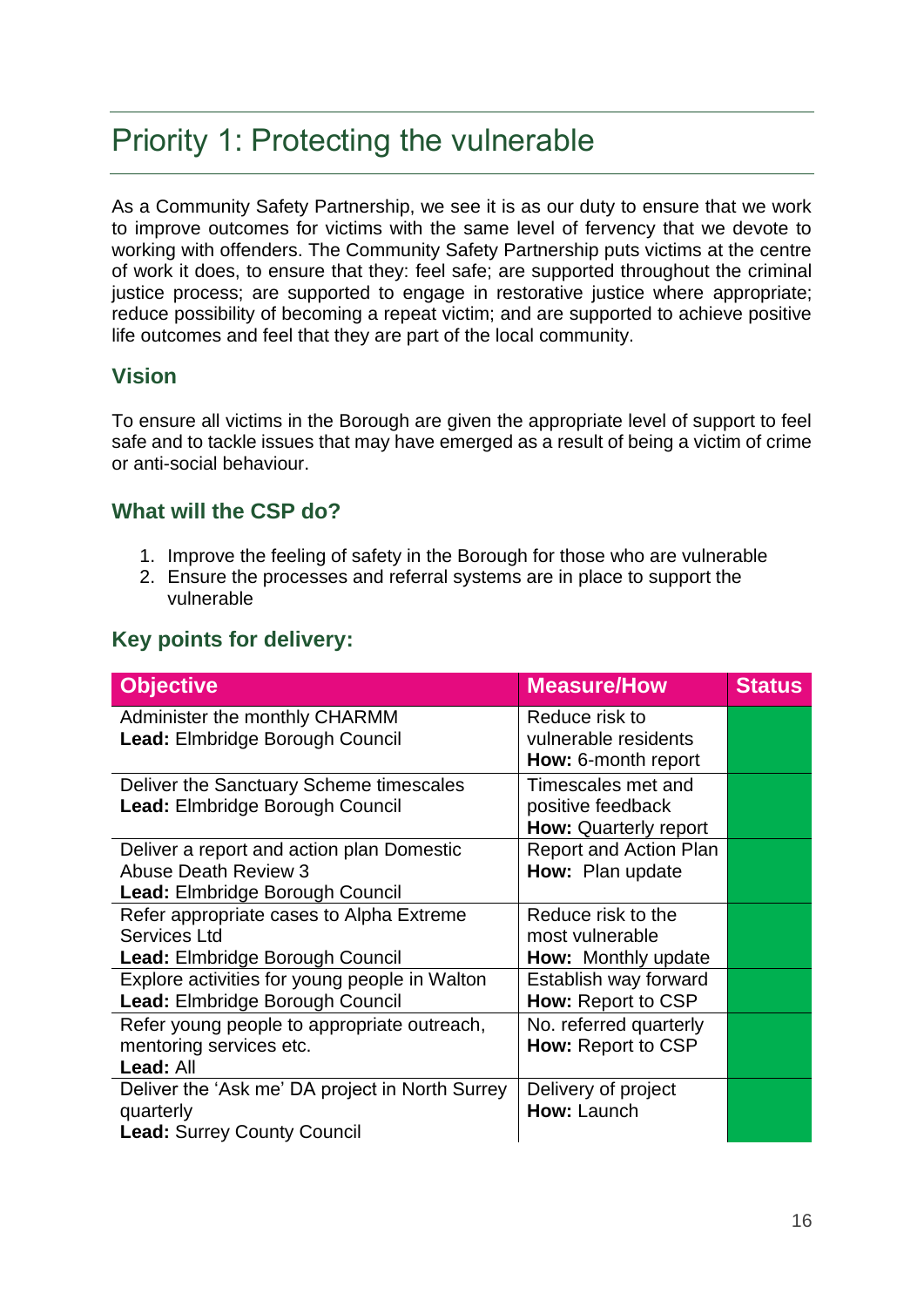# <span id="page-16-0"></span>Priority 2: Enhance feelings of safety and build confidence

It is not just those that are directly involved in crime that are affected by it. Every individual who resides, works in or visits Elmbridge must have confidence in local criminal justice services and all partnership agencies. As a Community Safety Partnership, we have worked tirelessly to prevent and reduce offending and it is crucial that we build on and effectively communicate our work to continue to improve public confidence and community cohesion.

### **Vision**

To ensure that residents are aware of the work carried out by the Community and Safety Partnership and through this, to enhance the feeling of safety and public confidence.

### **What will the CSP do?**

- 1. Improve confidence in the CSP and its ability to tackle crime and disorder
- 2. Consult and engage with the community to design better services
- 3. Ensure that relevant, informative and inclusive communications are used to build awareness of support services and issues related to crime and disorder

| <b>Objective</b>                                                          | <b>Measure</b>                                | <b>Status</b> |
|---------------------------------------------------------------------------|-----------------------------------------------|---------------|
| Continue to deliver white ribbon action plan<br>to maintain status        | Actions delivered, and<br>status maintained   |               |
| <b>Lead: Elmbridge Borough Council</b>                                    | <b>How:</b> Annual report                     |               |
| Work with Neighbourhood Watch to deliver<br>key messages and put up signs | Increase in sign ups<br>How: Updates at CSP   |               |
| Lead: All                                                                 |                                               |               |
| Coordinate partnership action days                                        | Conduct at least 4 PAD                        |               |
| Lead: EBC/Surrey Police                                                   | at key locations<br><b>How: Report to CSP</b> |               |
| Administer the Joint Action Group (JAG)                                   | 90% of actions delivered                      |               |
| <b>Lead: Surrey Police</b>                                                | on time<br>How: Report to CSP                 |               |
| <b>Undertake Community Safety Survey 2023</b>                             | Deliver comparative                           |               |
| Lead: Elmbridge Borough Council                                           | survey<br>How: Survey report                  |               |
| Manage and review public space CCTV                                       | Increase use of system                        |               |
| Lead: Elmbridge Borough Council                                           | How: Quarterly and<br><b>Annual Report</b>    |               |
| Promote crime prevention messages and                                     | To see less than 10%                          |               |
| reduce domestic burglary<br><b>Lead: Surrey Police</b>                    | increase in burglaries<br>How: Monthly report |               |
|                                                                           |                                               |               |

### **Key points for delivery:**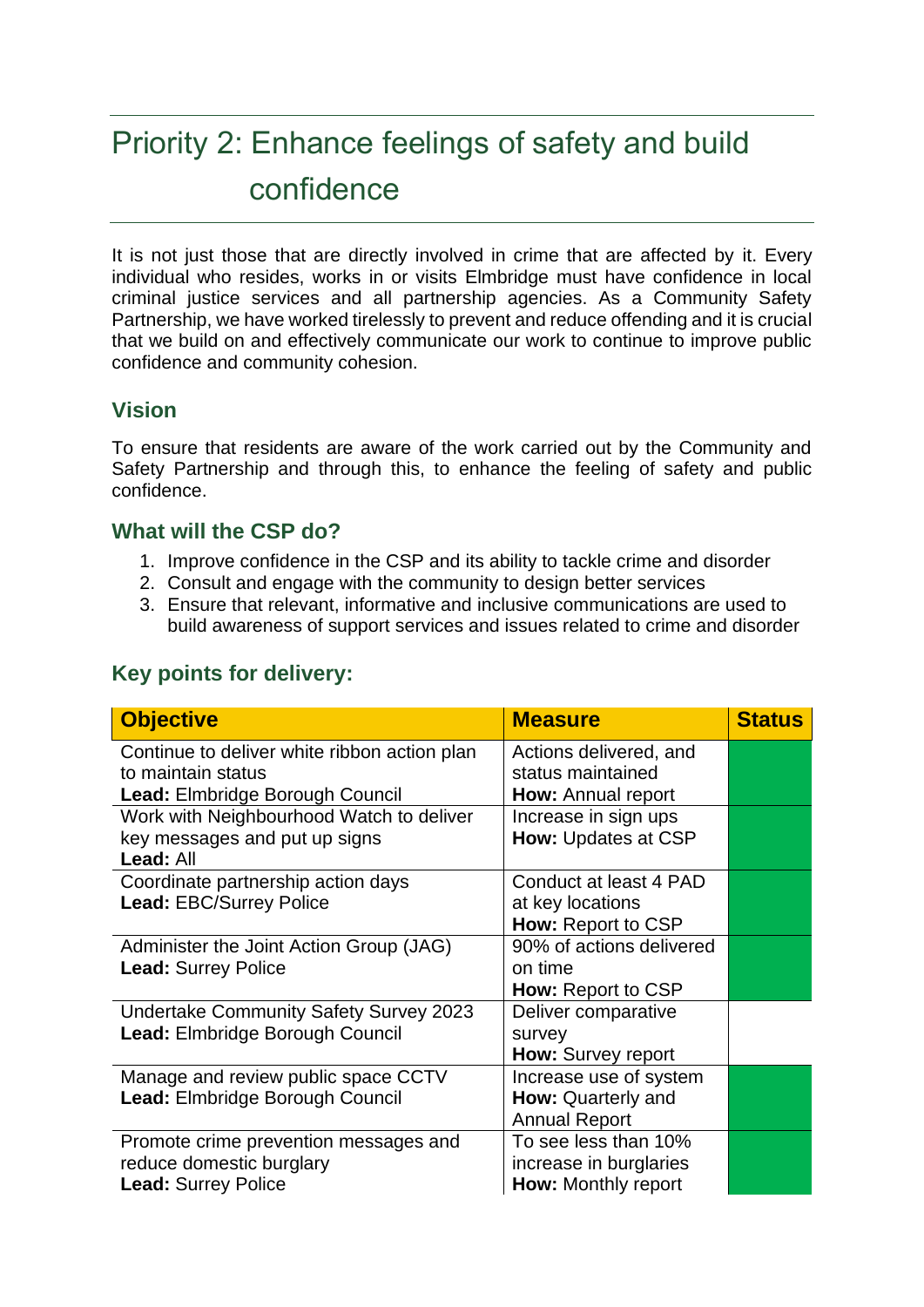# <span id="page-17-0"></span>Priority 3: Offender Management

Integrated Offender Management (IOM) is a key priority both nationally and locally. Drawing together a range of agencies to address offending through interventions and enforcement is critical if we are to reduce crime in the borough.

#### **Vision**

To work in partnership to address causes of offending and reduce crime and ASB

### **What will the CSP do?**

- 1. Facilitate partnership working and information sharing processes between relevant agencies
- 2. Support the development of intelligence around local crime in order to feed strategy and target resources appropriately.

### **Key points for delivery:**

| <b>Objective</b>                                                                                                                         | <b>Measure/How</b>                                                                                       | <b>Status</b> |
|------------------------------------------------------------------------------------------------------------------------------------------|----------------------------------------------------------------------------------------------------------|---------------|
| Consult with partners at CHARMM to use<br>appropriate interventions to disrupt and stop<br>unwanted behaviour<br>Lead: All               | No. of ASB tools and<br>powers used<br><b>How:</b> Monthly report                                        |               |
| Identify patterns and trends in crime and ASB<br>and act accordingly<br><b>Lead: Surrey Police/All</b>                                   | See a reduction of all<br>reported ASB<br><b>How: Report to CSP</b>                                      |               |
| Monitor the effectiveness of the Walton-on-<br><b>Thames Public Spaces Protection Order</b><br>(PSPO)<br>Lead: Elmbridge Borough Council | <b>Reduction in Walton</b><br><b>Central ASB</b><br><b>How:</b> Monthly report<br>and report to CSP      |               |
| Monitor the work of the JET on enforcing fly-<br>tipping, rubbish and litter and dog fouling<br>Lead: Elmbridge JET                      | Reduction in fly-tipping<br>incidents, dog fouling,<br>rubbish and litter<br><b>How: Report to CSP</b>   |               |
| Target anti-social driving through campaigns<br><b>Lead: Surrey Police</b>                                                               | See a reduction in no.<br>who see ASD as a fairly<br>big issue each quarter<br><b>How: JNS Quarterly</b> |               |
| Respond to reports of drug taking<br>Lead: All                                                                                           | Reduce reports of drug<br>taking and action taken<br>How: Monthly report                                 |               |
| Deter and disrupt serious violence/county<br>lines and gangs through the SOC JAG<br><b>Lead: Surrey Police</b>                           | No. of disruptions for<br>each OCG or CL<br><b>How: Report to CSP</b>                                    |               |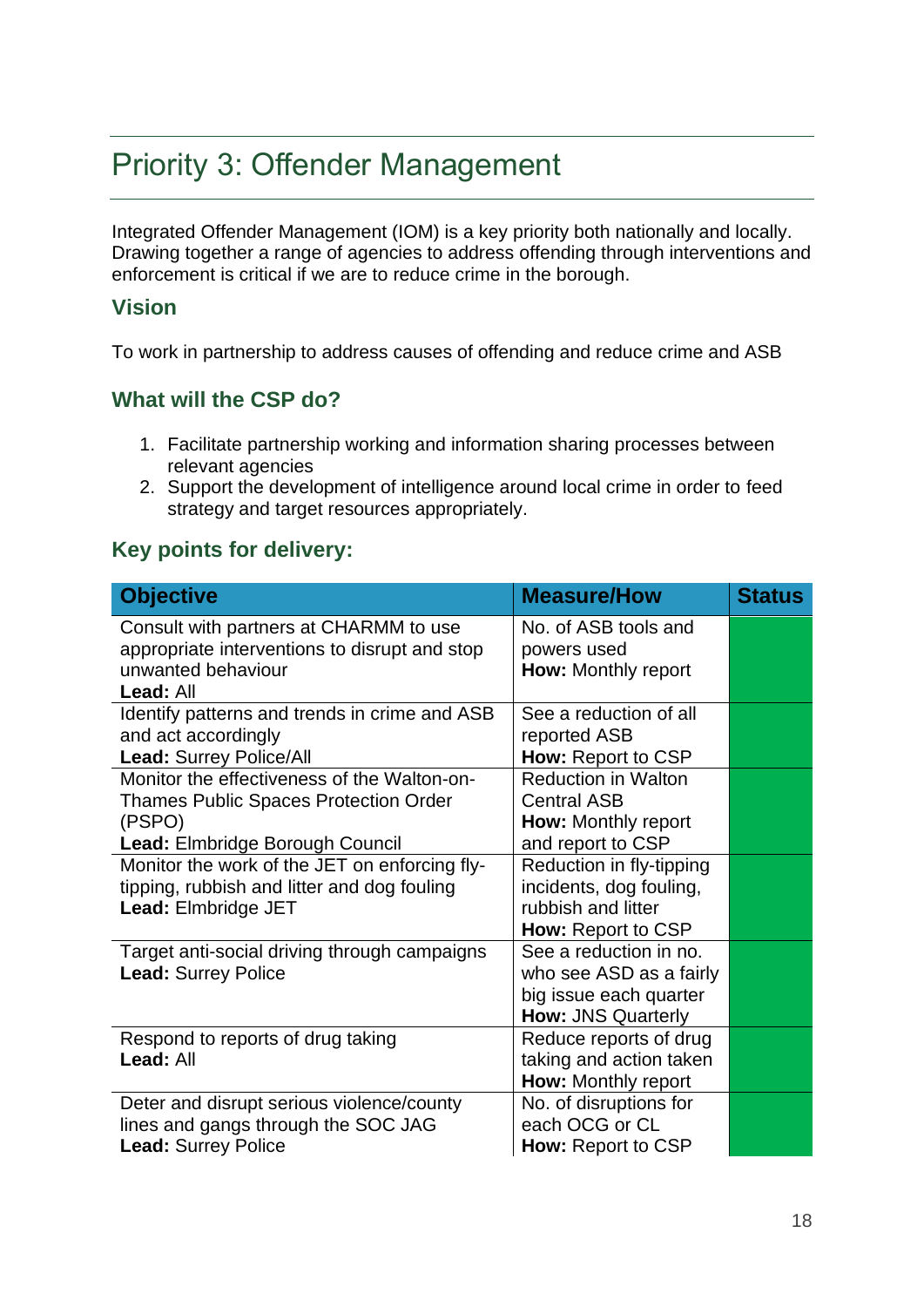# <span id="page-18-0"></span>**Monitoring**

The Community and Safety Partnership monitor a number of performance indicators to see how it is dealing with crime and disorder in the Borough, these include but are not limited to:

- **Reports of anti-social behaviour;** to monitor the number of ASB incidents in the Borough
- **Reduction in serious acquisitive crime;** to show that operations, communications. Intelligence sharing, and other disruption activity is working
- **No. of incidents of domestic abuse;** a complex figure, as rises in known incidents can indicate an improvement in reporting – meaning perpetrators can be held to account and victims supported-rather than an increase in incidents.
- **Reduced risk attributed to victims of ASB;** this will show confidence in community safety and ability to manage complaints.

Keep a track of crime and anti-social behaviour on the [Police website.](https://www.police.uk/)

### <span id="page-18-1"></span>**Quarter 1 (April 2022 to June 2022)**

To follow in July 2022

### <span id="page-18-2"></span>**Quarter 2: (July 2022 to September 2022)**

To follow in October 2022

### <span id="page-18-3"></span>**Quarter 3: (October 2022 to December 2022)**

To follow in January 2023

### <span id="page-18-4"></span>**Quarter 4: (January 2023 to March 2023)**

To follow in April 2023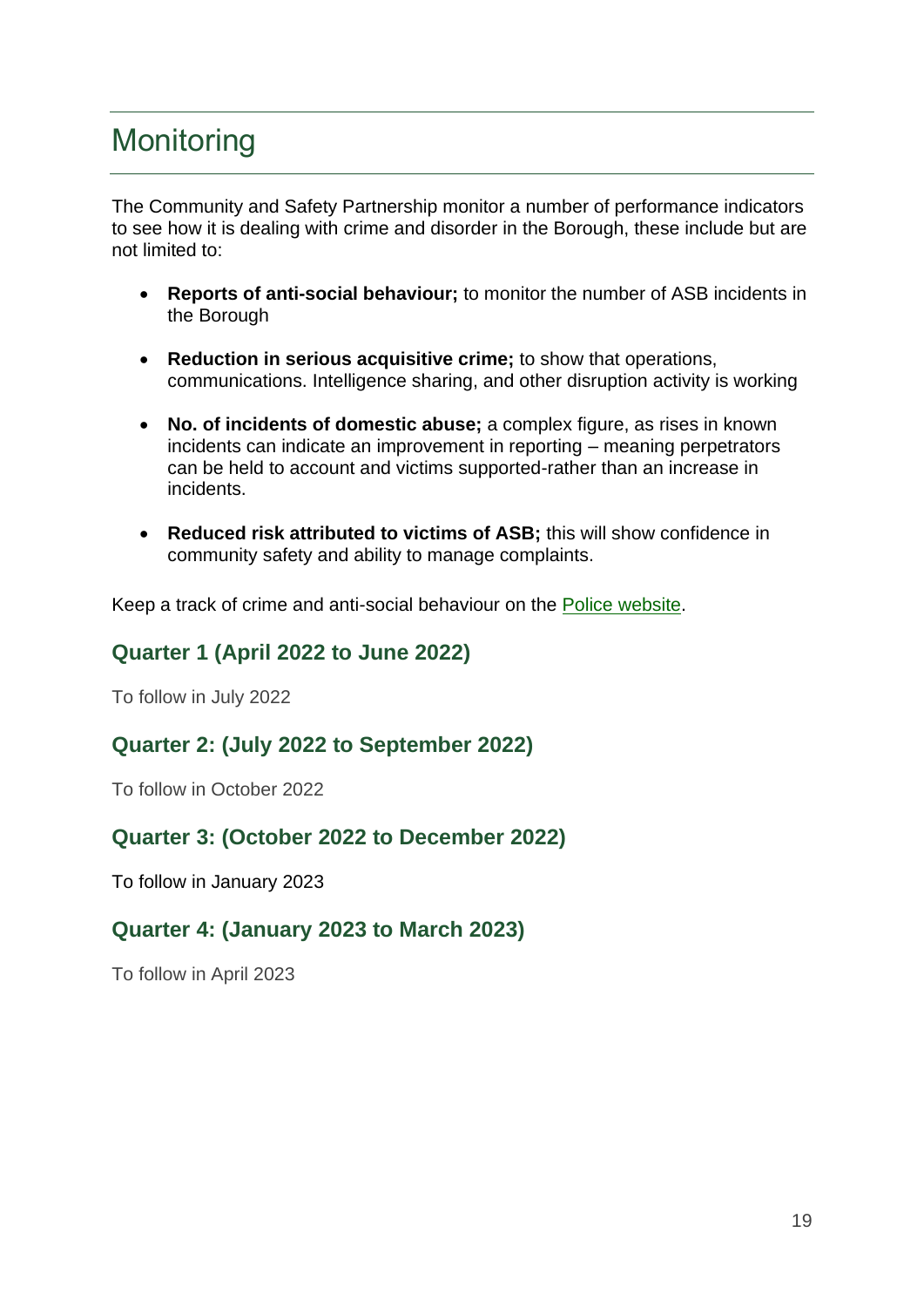# <span id="page-19-0"></span>Community Trigger

The [Community Trigger](https://www.healthysurrey.org.uk/community-safety/asb/what-to-do/community-trigger) was introduced by the Anti-Social Behaviour Crime and Policing Act 2014 and went live on 20 October 2014. It gives victims of anti-social behaviour (ASB) the right to request a review of their ASB complaints and brings agencies such as the local council, police and housing providers, together to take a joined up, problem solving approach to find a solution.

If a Community Trigger submission meets the defined threshold, a case review will be undertaken by your local Community Safety Partnership. Agencies will share information, review what action has been taken and decide whether additional actions are possible.

The [Office of the Police and Crime Commissioner](http://www.surrey-pcc.gov.uk/projects/community-trigger) will provide a route for victims to query the decision on whether the threshold was met or the way a Community Trigger review was carried out if they remain unhappy following the Community Safety Partnership's response.

We welcome the opportunity to review cases of Anti-social Behaviour, but a community trigger application may be rejected if it is thought to be prejudicial, discriminatory, malicious, unreasonable or vexatious.

#### <span id="page-19-1"></span>**How many community triggers have there been to date in Elmbridge?**

- 2016/17: 0 Community Trigger submissions.
- 2017/18: 1 Community Trigger submissions. This did not meet the threshold for review.
- 2018/19: 3 Community Trigger submissions. These did not meet the threshold for review.
- 2019/20: 5 Community Trigger submissions. These did not meet the threshold for review
- 2020/21: 6 community trigger submissions. One did not meet the threshold for review.
- 2021/22: 8 Community trigger submissions.
- 2022/23: 1 did not meet the threshold (To be updated throughout the year)